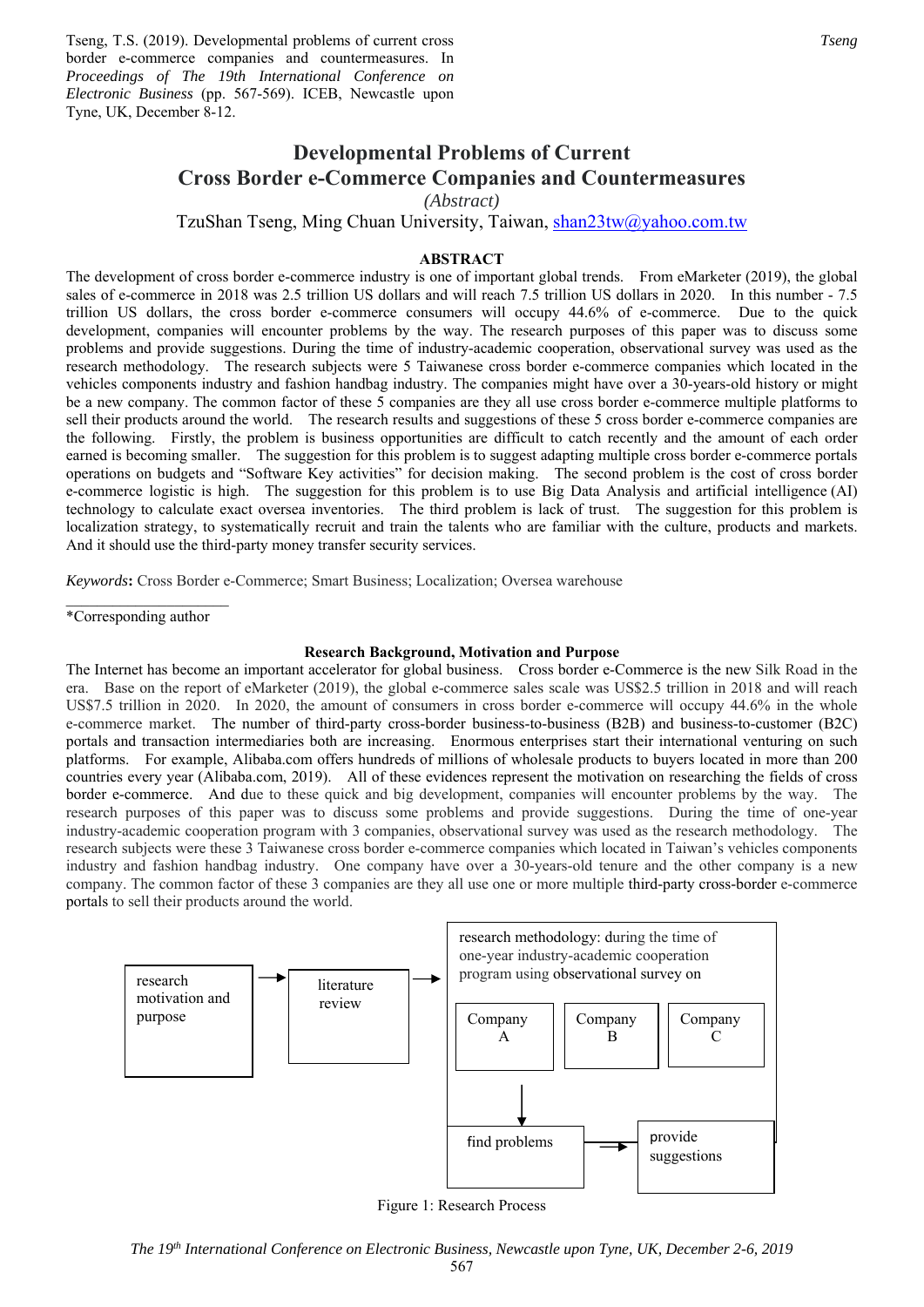#### **Literature Review**

The Internet has become an important accelerator for global business trading. The number of third-party cross-border business-to-business (B2B) and business-to-customer (B2C) portals and transaction intermediaries are increasing. Enormous enterprises start their international venturing on such platforms. For example, Alibaba.com offers hundreds of millions of wholesale products to buyers located in more than 200 countries every year (Alibaba.com, 2019). The most important and special innovation of these third-party cross-border portals, for example, Alibaba, Amazon and eBay are all building their own "Ecosystem". An "ecosystem" is a community of organisms (businesses and consumers of many types) interacting with one another and the environment (the online platform and the larger off-line physical elements) (Zeng, 2018). The ecosystem was built to link buyers and sellers of goods. As technology advanced, more business functions moved online—including established ones, such as advertising, marketing, logistics, training, finance, and emerging ones, such as affiliate marketing, product recommenders, and social media influencers (Zeng, 2018). Cross border e-commerce companies should adapt to grow in ecosystem and develop strategies to require resources from ecosystem. Moreover, these third-party cross-border portals today are not just an online commerce company. They are data-driven companies. The data network coordinate sellers, marketers, service providers, logistics companies, and manufacturers. Because of new capabilities in network coordination and data intelligence that all these companies put to use. The companies adapting and growing in these ecosystem can be called "Smart business". Smart business is coordinated in an online network and use machine-learning technology to efficiently leverage data in real time. In which most operational decisions are made by machines, allows companies to adapt dynamically and rapidly to change market conditions and customer preferences, gaining competitive advantage over traditional businesses (Zeng, 2018). Conclusively, cross border e-commerce companies should set goal to be Smart businesses which represent the dominant business logic of the future.

#### **Research Methodology**

During the time of one-year industry-academic cooperation program with 3 companies, observational survey was used as the research methodology. The research subjects were these 3 Taiwanese cross border e-commerce companies which located in Taiwan's vehicles components industry and fashion handbag industry. One company have over a 30-years-old tenure and the other company is a new company. The common factor of these 3 companies are they all use one or more multiple third-party cross-border e-commerce portals to sell their products around the world.





### **Research Results and Suggestions**

After observational survey was used as research methodology during the time of one-year industry-academic cooperation program with 3 companies.

*1st problem:* The business opportunities are difficult to catch recently because of global competitions and the amount of each order earned is becoming smaller.

*The suggestion* is to adapt multiple cross border e-commerce portals on budgets and "Software key activities" for decision making on global market researches and customer preferences, and so on.

2nd problem: It is the higher cost of logistics. Logistics cost is one item of competitive advantages and also one main concerns of cross border e-commerce buyers.

*The suggestion* is to adapt "group buying" strategy for moving products into oversea warehouse before getting orders. Moreover, use Big Data Analysis and artificial intelligence (AI) technology to calculate exact oversea inventories. And the material of packaging needs simple and light ones.